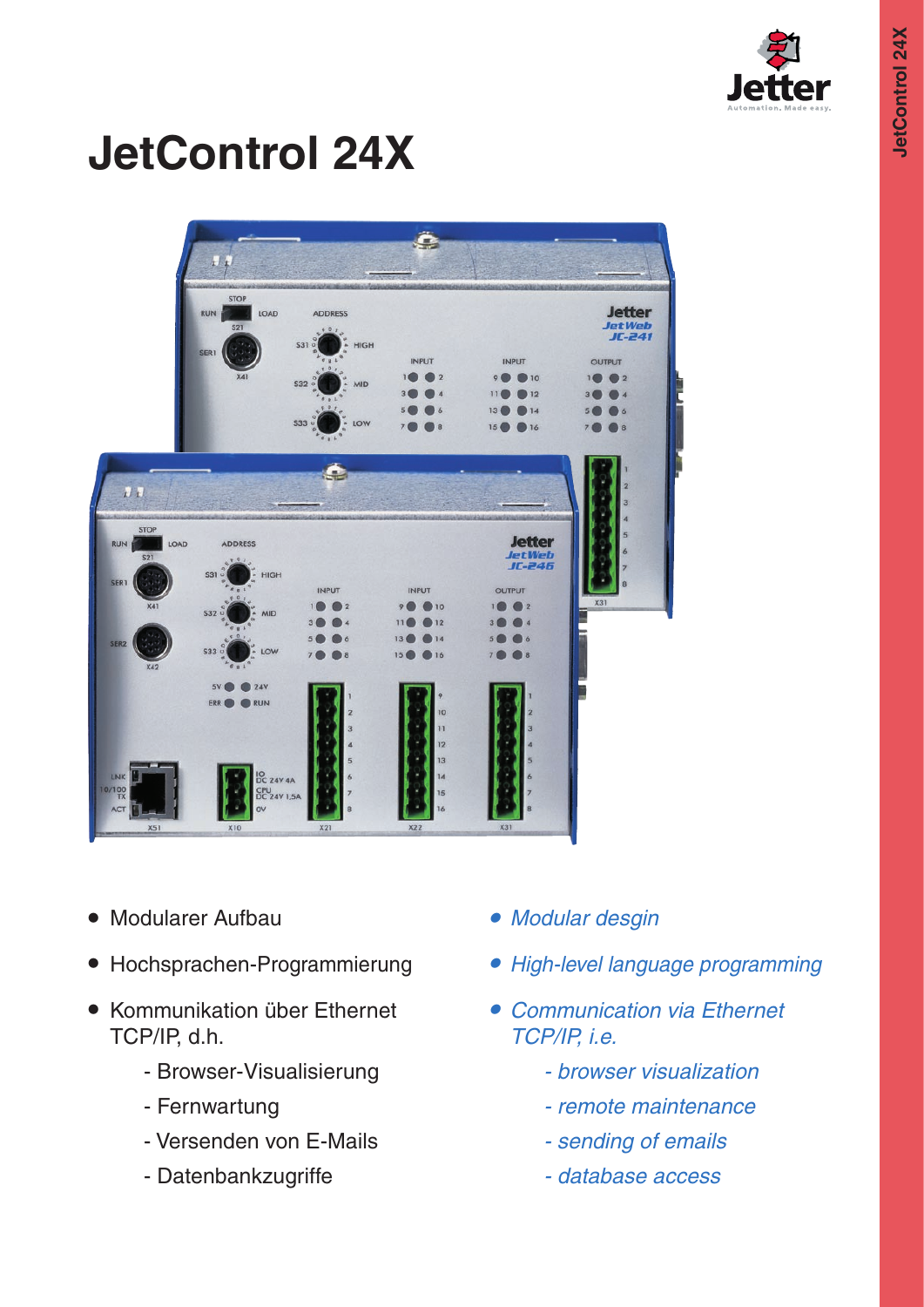#### **Beschreibung**

#### **Alle Daten jederzeit verfügbar**

Die Steuerungsfamilie JetControl ist speziell für den Einsatz in verteilten, skalierbaren Systemen in der Industrieumgebung entwickelt worden. Durch die Verwendung von Ethernet als Verbindungsmedium wird erstmals eine durchgängige Anbindung an die "PC-Welt" (Verwaltungs- und Management-Ebene) möglich (*Vertikale Integration*).

Die Kommunikation zwischen den Netzwerkteilnehmern findet ebenfalls über Ethernet TCP/IP statt. Einzelmaschinen können so zu Anlagen zusammengefasst werden. Der Programmierer kann somit geräteübergreifend programmieren ohne die Kommunikation in einem Master definieren zu müssen. Anlagen sind schnell zu erweitern ohne neu konfiguriert werden zu müssen (*Horizontale Integration*). Für die Verbindung der Steuerungen untereinander können handelsübliche Ethernetprodukte verwendet werden, z.B. Kabel und Infrastrukturkomponenten (Hubs, Switche, etc.). Es gelten dabei auch die Regeln einer Standard-Ethernetverkabelung.

#### **Ein Werkzeug für die ganze Steuerungsfamilie**

Die Programmierumgebung JetSym bietet neben effizienter Projektverwaltung, "Strukturierter Text" Programmierung und Multitasking auch die notwendigen Funktionen für die Inbetriebnahme, Fehlersuche und Dokumentation. Der Visualisierungseditor JetViewSoft bietet die dazu passende browser-basierte Visualisierung. Die damit generierten HTML-Seiten können sowohl auf dem Visualisierungs-PC als auch auf einer Steuerung abgelegt werden.

#### **Baukasten-System für die Automatisierung**

Ein weiterer, großer Vorteil der Steuerungsfamilie JetControl ist der modulare Aufbau, d.h. die Trennung in Grundgerät und Erweiterungsmodule. Mit diesem Baukastensystem lassen sich maßgeschneiderte Automatisierungslösungen für fast jede Anwendung realisieren.

#### *Description*

#### *All data available at any time*

*The controller family JetControl was developed especially for use in distributed, scalable systems in industrial environments. By using Ethernet as communication medium, integrated connection to the PC world (administration and management level) becomes possible for the first time (***vertical integration***).*

*The network nodes communicate via Ethernet TCP/IP as well. This allows to easily combine individual machines into production plants. The programmer need not program each machine individually anymore, i.e. need not define the communication in a master. It is possible to add easily plant components without new configuration (***horizontal integration***).*

*In order to interconnect controllers, commercially available Ethernet products can be used such as cables and infrastructure components (hubs, switches, etc.). The rules for standard Ethernet wiring apply here as well.*

#### *One Tool for the Entire Controller Family*

*Apart from efficient project management, Structured Text programming and multitasking, the programming environment JetSym also provides all functions necessary for commissioning, troubleshooting and documentation. For this purpose, the visualization editor JetViewSoft offers browser-based visualization. The HTML pages generated with JetViewSoft can be stored both on the visualization PC and on the controller.*

#### *Modular system for automation*

*Another great advantage of the JetControl controller family is the modular design, i.e. separation of basic controller and expansion modules. This modular design allows to realize automation-specific solutions for almost any application.*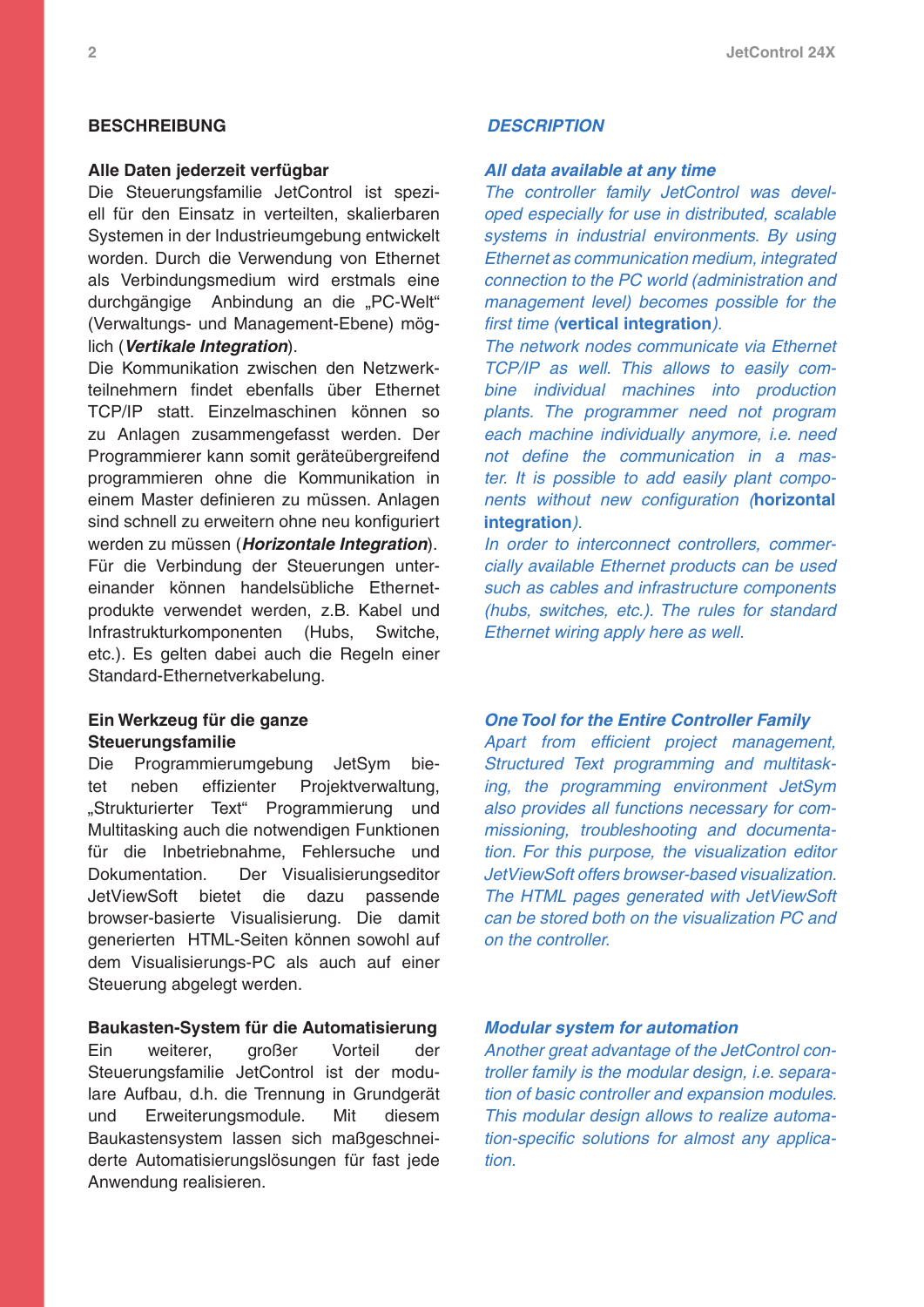







**Ab sofort können Sie Ihre Anlage über Ihren Internet-Browser visualisieren. Jederzeit und egal wo Sie sich gerade befinden.**

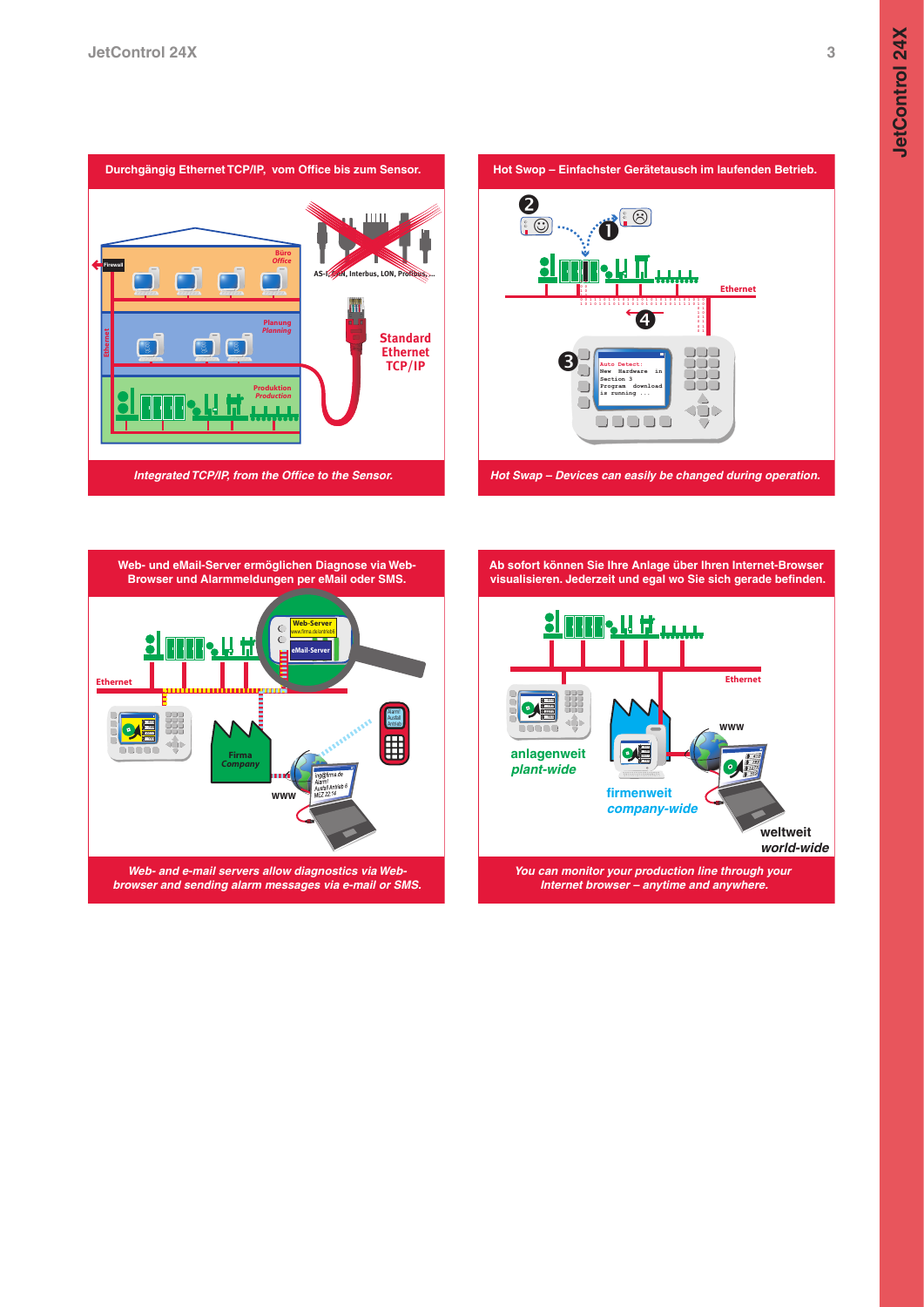# **Varianten**

### **Alle JetControl 24x verfügen über:**

- 16 digitale Eingänge
- 8 digitale Ausgänge
- Ethernet-Schnittstelle (10/100 Mbit)
- Integrierter FTP-Server
- Dateisystem (Speicherplatz)
- Mind. 1 serielle Schnittstelle (SER1: RS232 oder RS422 mit PCOM7-Protokoll und freie Programmierbarkeit)
- Zusätzlich in JC-24x-W: HTTP-Server und E-Mail-Client Optional:
- Modbus/TCP
- **Fthernet IP**

#### **JetControl 241**

Der Steuerungsknoten JetControl 241 kann erweitert werden mit 7 nicht intelligenten Modulen und 1 intelligenten Modul, d.h. bis zu:

- 136 digitale Ein-/Ausgänge (inkl. CPU-E/A)
- 56 analoge Eingänge
- 56 analoge Ausgänge
- 14 Hardwarezähler
- 8 serielle Schnittstellen
- 7 Druckerschnittstellen
- 1 Servoachse
- 2 Schrittmotorachsen
- 4 PID-Regler

## **JetControl 243**

Der Steuerungsknoten JetControl 243 verfügt über eine zweite serielle Schnittstelle (SER2: RS232 oder RS422). Der Knoten kann erweitert werden mit 15 nicht intelligenten Modulen und 3 intelligenten Modulen, d.h. bis zu:

- 264 digitale Ein-/Ausgänge (inkl. CPU-E/A)
- 170 analoge Eingänge
- 170 analoge Ausgänge
- 30 Hardwarezähler
- 17 serielle Schnittstellen
- 15 Druckerschnittstellen
- 3 Servoachsen
- 6 Schrittmotorachsen
- 12 PID-Regler

#### *Models*

#### *All JetControl 24x are equipped with:*

- *• 16 digital inputs*
- *• 8 digital outputs*
- *• Ethernet interface (10/100 Mbit)*
- *• Integrated ftp-server*
- *• File system (memory space)*
- *• At least 1 serial interface (SER1: RS232 or RS422 with PCOM7 protocol and free-programmable.)*
- *• Additional in JC-24X-W: http-server, e-mail client*
- *Optional:*
- *• Modbus/TCP*
- *• Ethernet IP*

#### *JetControl 241*

*The controller node JetControl 241 can be extended by 7 non intelligent modules and1 intelligent module, this means up to:*

- *• 136 digital inputs/outputs (including CPU I/O)*
- *• 56 analog inputs*
- *• 56 analog outputs*
- *• 14 hardware counters*
- *• 8 serial interfaces*
- *• 7 printer interfaces*
- *• 1 servo axis*
- *• 2 stepper motor axes*
- *• 4 PID controllers*

#### *JetControl 243*

*The controller node JetControl 243 has a second serial interface (SER2: RS232 or RS422). The controller node can be extended by 15 non intelligent modules and 3 intelligent modules, this means up to:*

- *• 264 digital inputs/outputs (including CPU I/O)*
- *• 170 analog inputs*
- *• 170 analog outputs*
- *• 30 hardware counters*
- *• 17 serial interfaces*
- *• 15 printer interfaces*
- *• 3 servo axes*
- *• 6 stepper motor axes*
- *• 12 PID controllers*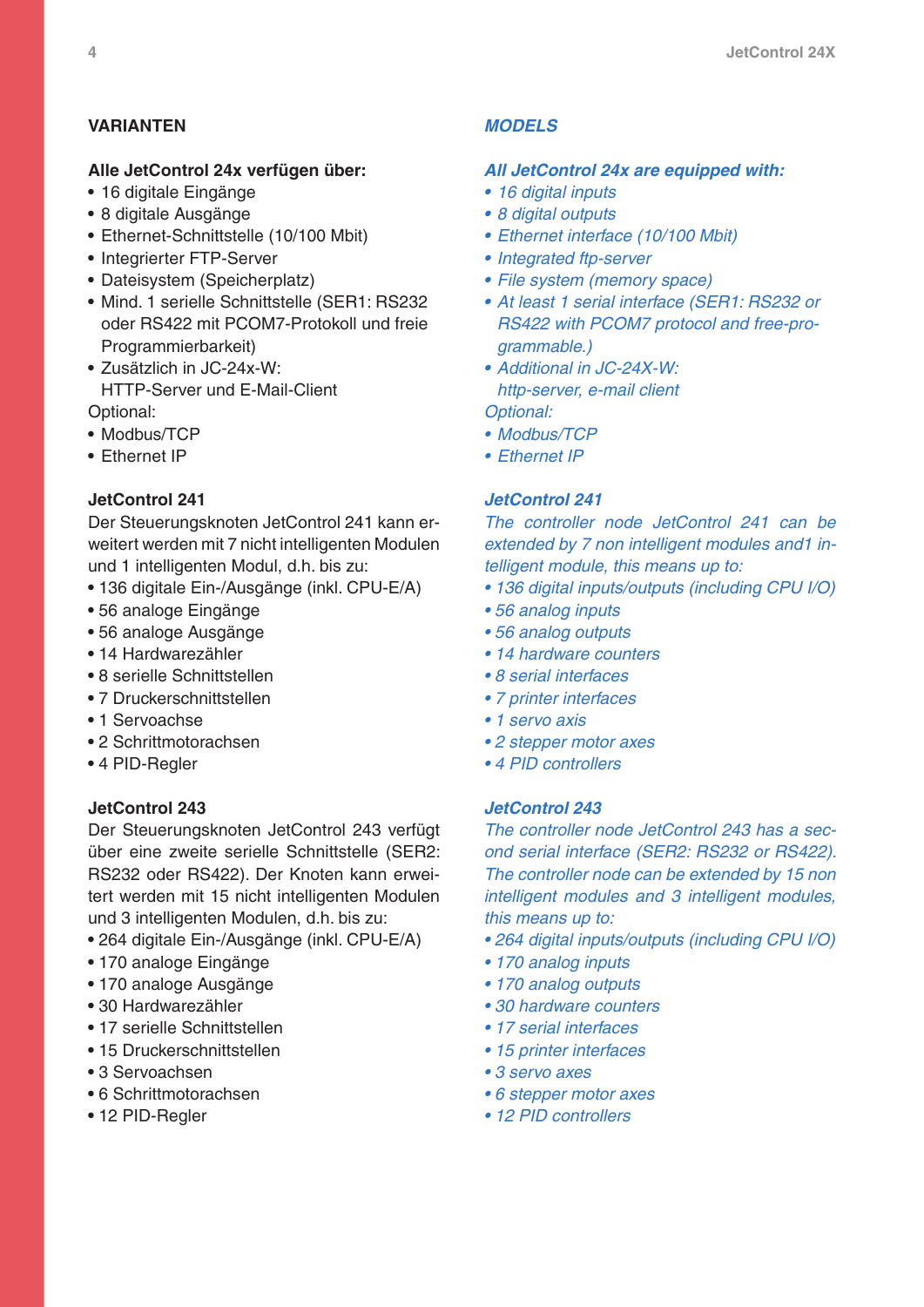# **JetControl 246**

Der Steuerungsknoten JetControl 246 verfügt über eine zweite serielle Schnittstelle (SER2: RS232 oder RS422). Der Knoten kann erweitert werden mit 23 nicht intelligenten Modulen und 6 intelligenten Modulen, d.h. bis zu:

- 392 digitale Ein-/Ausgänge (inkl. CPU-E/A)
- 184 analoge Eingänge
- 184 analoge Ausgänge
- 46 Hardwarezähler
- 25 serielle Schnittstellen
- 23 Druckerschnittstellen
- 6 Servoachsen
- 12 Schrittmotorachsen
- 24 PID-Regler

# *JetControl 246*

*The controller node JetControl 246 has a second serial interface (SER2: RS232 or RS422). The controller node can be extended by 23 non intelligent modules and 6 intelligent modules, this means up to:*

- *• 392 digital inputs/outputs (including CPU I/O)*
- *• 184 analog inputs*
- *• 184 analog outputs*
- *• 46 hardware counters*
- *• 25 serial interfaces*
- *• 23 printer interfaces*
- *• 6 servo axes*
- *• 12 stepper motor axes*
- *• 24 PID controllers*

# **Erweiterungsmodule**

# **Intelligente Module:**

**• JX2-SV1**

Modul zur Ansteuerung von Servoverstärkern. Ausgang: analog ±10 V, IST-Positionsrückführung inkremental oder SSI

# **• JX2-SM1D**

Modul zur Ansteuerung einer Schrittmotorachse mit integrierter Endstufe für 2-Phasen-Schrittmotor, 70 V / 5 A

# **• JX2-SM2**

Modul zur Ansteuerung von 2 Schrittmotorachsen mit Open Collector oder RS422 Schnittstellen

# **• JX2-PID1**

Modul zur Regelung von Prozessen, 4 interne PID Regelkreise

# **• JX2-PROFI1**

Profibus DP-Slave, 12 MBaud

# **• JetMove**

Servoverstärker unterschiedlicher Leistungsklassen

# *Extension Modules*

# *Intelligent modules:*

# *• JX2-SV1*

*module to control servo modules; output: ±10 V analog signal; feedback: incremental or absolute value encoder signals (SSI)*

# *• JX2-SM1D*

*module for one stepper motor axis with integrated amplifier for 2 phases stepper motor, 70 V / 5 A*

# *• JX2-SM2*

*module for two stepper motor axes with open collector or RS422 interfaces*

# *• JX2-PID1*

*module for controlling processes in automation technology, 4 internal PID loops*

- *JX2-PROFI1 Profibus DP slave, 12 Mbaud*
- *JetMove servo amplifiers with various performance*

**JetControl 24X**

**JetControl 24X**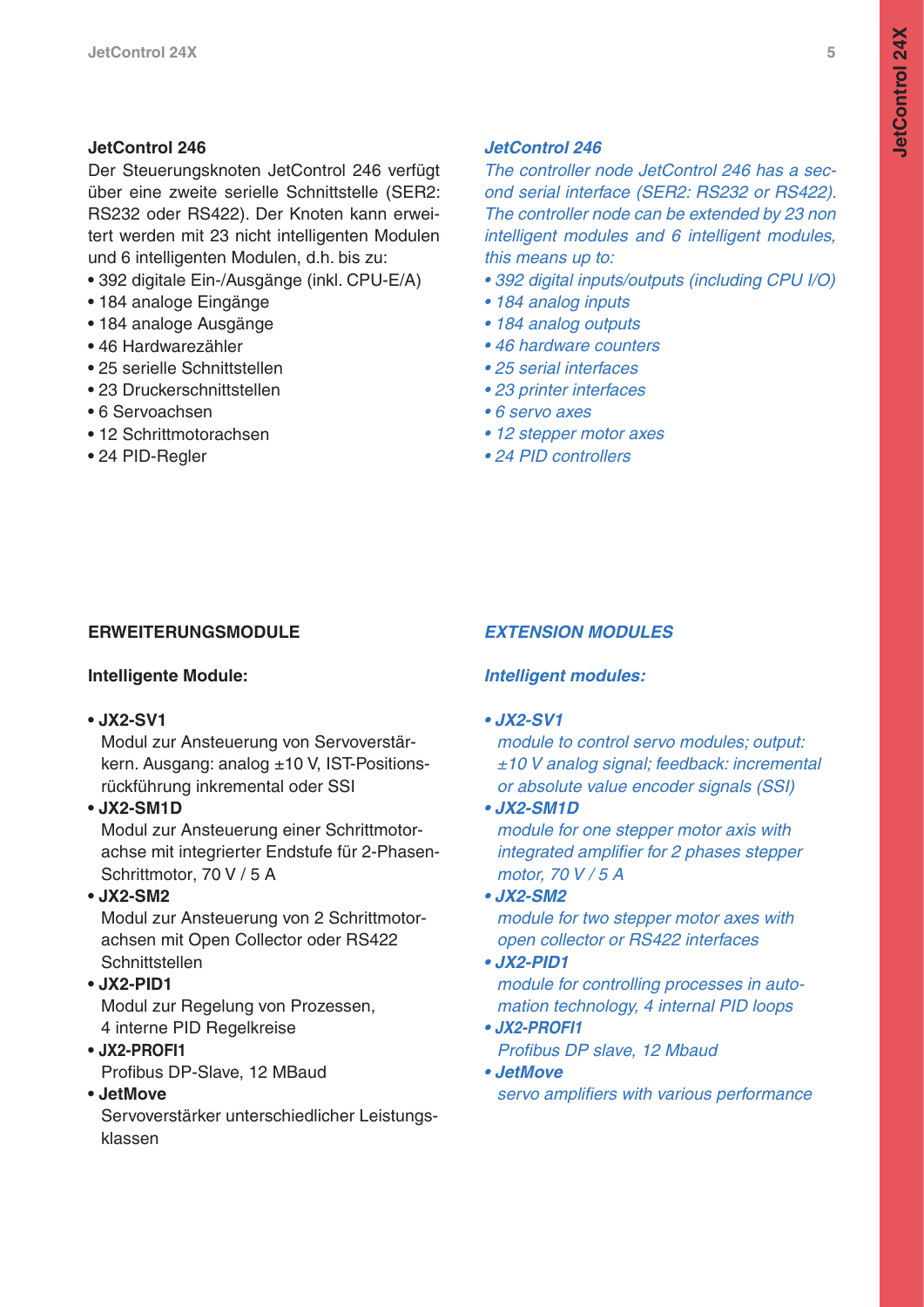# **Nicht intelligente Module:**

- **JX2-ID8**
	- 8 digitale Eingänge, 24 V DC
- **JX2-OD4**

4 digitale Ausgänge, 24 V DC / 2 A PNP

- **JX2-OD8** 8 digitale Ausgänge, 24 V DC / 0,5 A PNP
- **JX2-IO16** 8 digitale Eingänge und 8 digitale Ausgänge für dezentrale Anordnung
- **JX2-IA4**

4 analoge Eingänge, 0-10 V / ±10 V (12 Bit), 0-20 mA (11 Bit)

**• JX2-OA2**

2 analoge Ausgänge, ±10 V (12 Bit)

**• JX2-OA4**

4 analoge Ausgänge, ±10 V (12 Bit)

**• JX-SIO**

Basismodul zum Anschluss von verschiedenen Smart I/O Klemmen

- **JX2-SIM8** Simulationsmodul für Eingänge mit 8 Tasten
- **JX2-PS1**

Stromversorgung für dezentrale Module

**• JX2-PRN1**

Centronics Drucker-Schnittstelle

**• JX2-SER1**

1 frei programmierbare serielle Schnittstelle: RS232, RS422 oder RS485

**• JX2-CNT1**

Hardware-Zähler (1-Kanal und 2-Kanal)

**• LJX7**

Compactbox-Module IP67

## **Anschließbare Module anderer Hersteller:**

 Bürkert GmbH & Co. KG Festo AG & Co. Jenaer Antriebstechnik GmbH Lenze Drives Systems GmbH maxon motor AG SMC Pneumatik GmbH Vacon GmbH WAGO Kontakttechnik GmbH Werner Riester GmbH & Co. KG (auma)

### *Non-intelligent modules:*

- *JX2-ID8 8 digital inputs, 24 V DC • JX2-OD4*
- *4 digital outputs, 24 V DC / 2 A PNP*
- *JX2-OD8 8 digital outputs, 24 V DC / 0,5 A PNP*
- *JX2-IO16 module with 8 digital inputs and 8 digital outputs for decentralised arrangement*
- *JX2-IA4 4 analog inputs, 0-10 V / ±10 V (12 bit), 0-20 mA (11 bit)*
- *JX2-OA2 2 analog outputs, ±10 V (12 bit)*
- *JX2-OA4 4 analog outputs, ±10 V (12 bit)*
- *JX-SIO basic module for connecting various smart I/O terminals*
- *JX2-SIM8 module with 8 pushbuttons for simulation of inputs*
- *JX2-PS1 Power supply unit for remote modules*
- *JX2-PRN1 Centronics printer interface*
- *JX2-SER1 1 free programmable serial interface: RS232, RS422 or RS485*
- *JX2-CNT1 hardware counter (single-channel and dual-channel)*
- *LJX7 Compactbox modules IP67*

## *Connectable modules other manufacturers:*

 *Bürkert GmbH & Co. KG Festo AG & Co. Jenaer Antriebstechnik GmbH Lenze Drives Systems GmbH maxon motor AG SMC Pneumatik GmbH Vacon GmbH WAGO Kontakttechnik GmbH Werner Riester GmbH & Co. KG (auma)*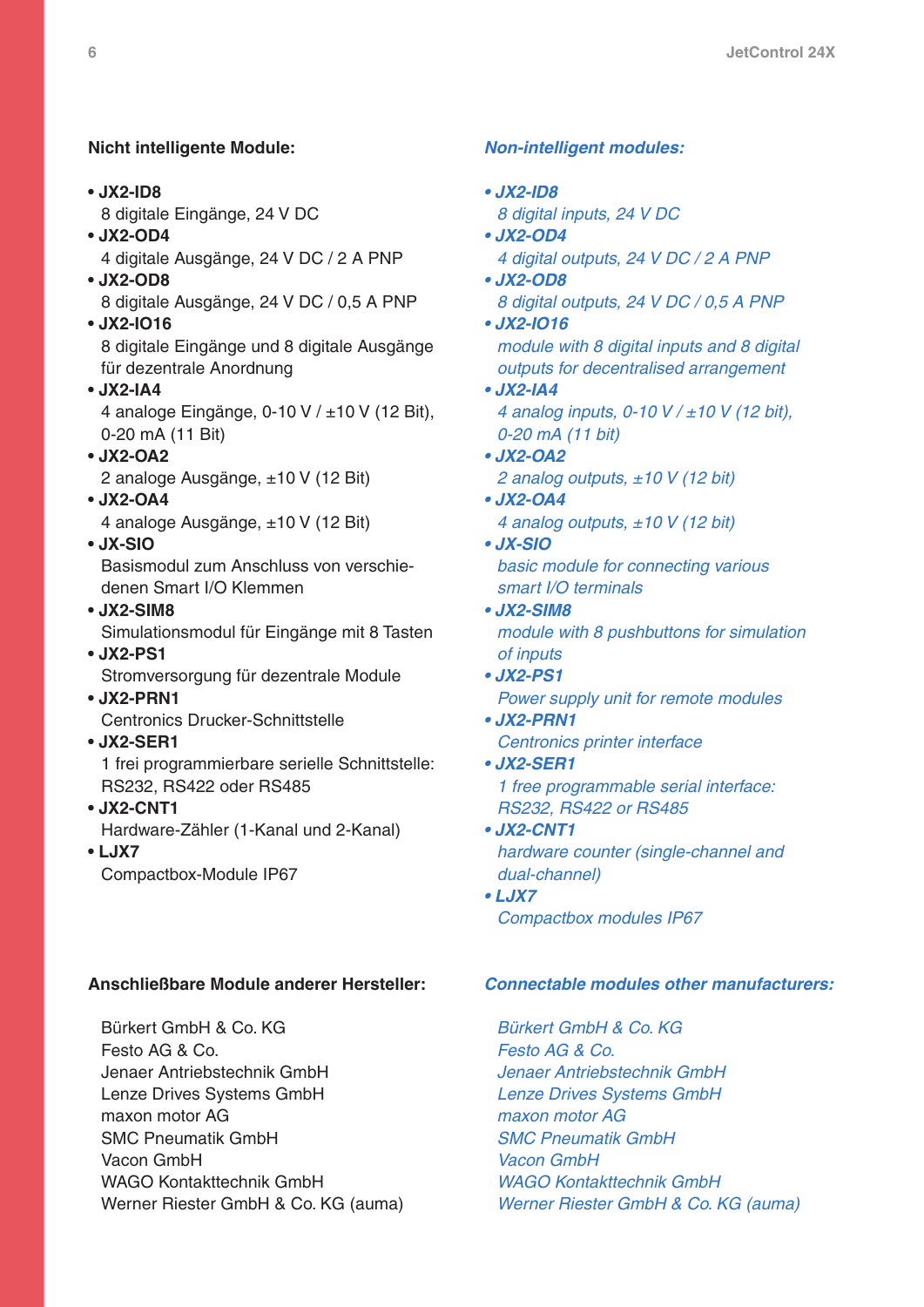# **Technische Daten**

| <b>Prozessor</b>            | NET + ARM 50                                                                                                       |
|-----------------------------|--------------------------------------------------------------------------------------------------------------------|
| <b>Speicher (Flashdisk)</b> | JC-241: 1 MB / JC-243: 3 MB / JC-246: 7 MB                                                                         |
| <b>Register (gepuffert)</b> | 30.000 Integer oder Floating Point                                                                                 |
| Programmspeicher            | 64 KB                                                                                                              |
| <b>Schnittstellen</b>       | JC-241: Ethernet (10/100 Mbit), 1x RS232 oder RS422;<br>JC-243/JC-246: Ethernet (10/100 Mbit), 2x RS232 oder RS422 |
| <b>Betriebsspannung</b>     | DC 20  30 V                                                                                                        |
| <b>Stromaufnahme</b>        | CPU: 0,4 A; LCD: 0,75 A; Systembus: 0,4 A; Dig. Ausg.: 8 x 0,5 A;<br>Max. Gesamtstrom: 5,5 A                       |
| <b>Montage</b>              | <b>DIN-Schiene</b>                                                                                                 |
| Gehäuse                     | <b>Metall</b>                                                                                                      |
| <b>Abmessungen (BxHxT)</b>  | 156 x 115 x 58 mm                                                                                                  |
| <b>Schutzart</b>            | <b>IP 20</b>                                                                                                       |
| <b>Betriebstemperatur</b>   | 050 °C                                                                                                             |
| Lagertemperatur             | $-2570 °C$                                                                                                         |
| Luftfeuchtigkeit            | 5  95 % (nicht kondensierend)                                                                                      |

Das Gerät entspricht den gängigen Industrie-Normen bezüglich Störaussendung und Störfestigkeit.

# *Technical Data*

| <b>Processor</b>             | <b>NET + ARM 50</b>                                                                                              |
|------------------------------|------------------------------------------------------------------------------------------------------------------|
| <b>Memory (Flashdisk)</b>    | JC-241: 1 MB / JC-243: 3 MB / JC-246: 7 MB                                                                       |
| <b>Register (buffered)</b>   | 30,000 integer or floating point                                                                                 |
| <b>Program Memory</b>        | <b>64 KB</b>                                                                                                     |
| <i><b>Interfaces</b></i>     | JC-241: Ethernet (10/100 Mbit), 1x RS232 or RS422;<br>JC-243 / JC-246: Ethernet (10/100 Mbit), 2x RS232 or RS422 |
| <b>Operating Voltage</b>     | DC 20  30 V                                                                                                      |
| <b>Power Consumption</b>     | CPU: 0.4 A; LCD: 0.75 A; system bus: 0.4 A; dig. outputs: 8 x 0.5 A<br>max, total current: 5.5 A                 |
| <b>Mounting</b>              | <b>DIN rail</b>                                                                                                  |
| <b>Enclosure</b>             | metal                                                                                                            |
| <b>Dimensions (WxHxD)</b>    | 156 x 115 x 58 mm                                                                                                |
| <b>Degree of Protection</b>  | IP20                                                                                                             |
| <b>Operating Temperature</b> | 050 °C                                                                                                           |
| <b>Storage Temperature</b>   | $-2570 °C$                                                                                                       |
| <b>Air Humidity</b>          | $595$ % (non-condensing)                                                                                         |

*The device meets the standard industry specification regarding emitted interference and immunity to interference.*